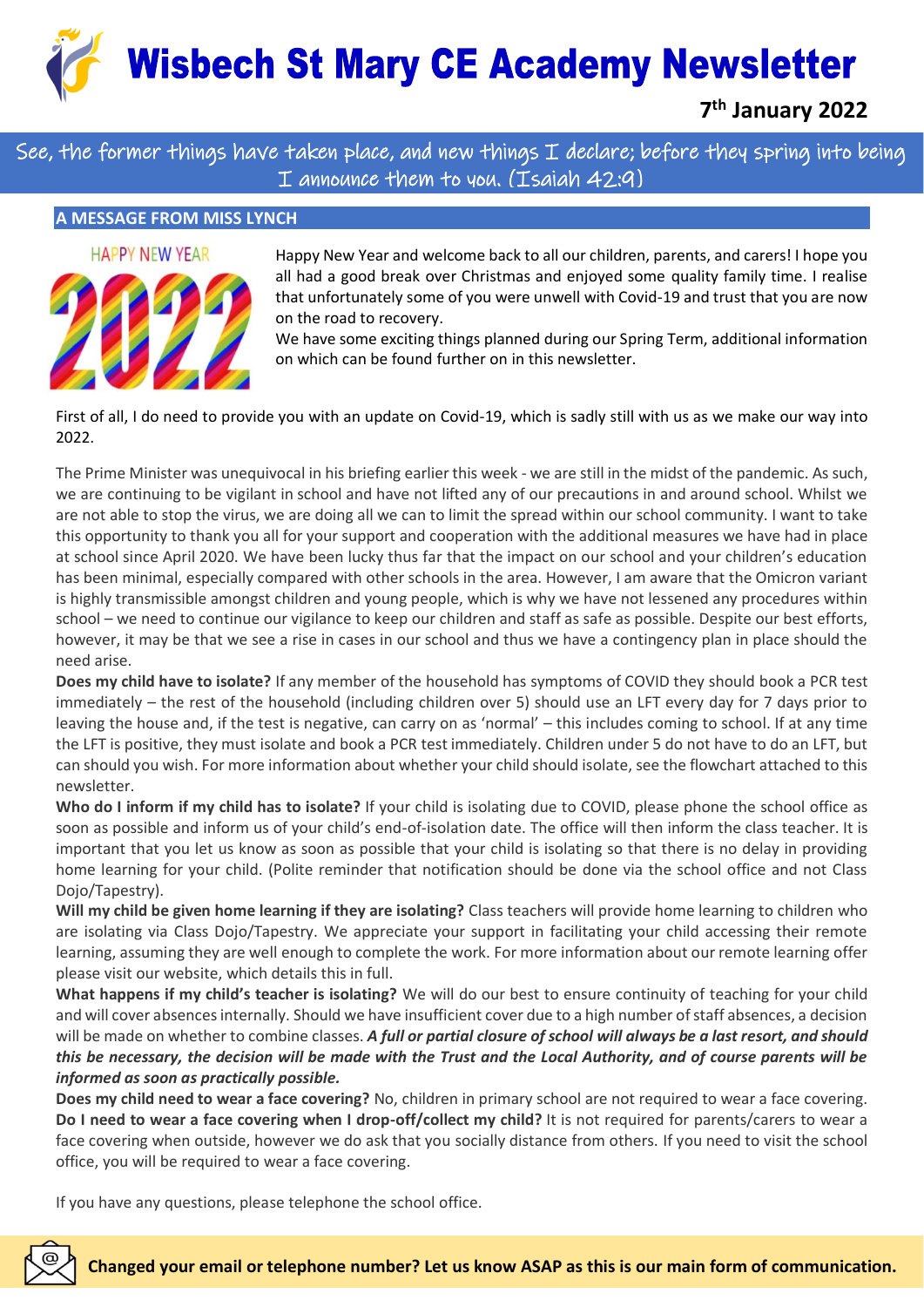

# **CHRISTIAN VALUE - PERSEVERANCE**

Our Christian value this term is perseverance. Perseverance build character. At its root, perseverance is recognition that life is sometimes difficult and painful, and that it is important not to give up in the face of adversity. Just as Jesus endured, we, as his followers are taught to persevere through our difficult times. This term we are going to be exploring perseverance and why it is important.

### **BISHOP STEVEN'S LENT CHALLENGE**



Plans are in place for Bishop Stephen's Lent Challenge 2022. This year's challenge will be called Brave Believers, focusing on Courageous Advocacy. There will be a programme of work, including Acts of Worship for the four weeks beginning March 7th,14<sup>th</sup>,21<sup>st</sup> and 28<sup>th</sup>. We are awaiting further information from the Diocese on the activities in which our children will participate and will communicate this to you all once we have it.

**CLASS TOPICS**



Our children are so excited about their learning this term! The topics for the first half of the Spring term are:

|                     | <b>Year 1 Frozen Planet</b>     |
|---------------------|---------------------------------|
|                     | <b>Year 2 Australia</b>         |
| <b>Year 3 Italy</b> |                                 |
|                     | <b>Year 4 Mysterious Mayans</b> |
|                     | <b>Year 5 Great Pioneers</b>    |
|                     | <b>Year 6 The Great Plague</b>  |

Further information on these class topics can be found on our website and on Class Dojo/Tapestry.

# **AFTER-SCHOOL CLUBS**



Our afterschool clubs start next week! All school-run clubs are free of charge and can be booked via ParentPay (if you have any difficulty in doing this, please contact the office). After-school clubs finish at 4.15 and children should be collected from the main school entrance. May we kindly remind parents that their children must be picked up from their clubs promptly.

| Monday    | Forest School             | Reception, Years 1 & 2 |
|-----------|---------------------------|------------------------|
|           | Arts and Crafts           | Years 3, 4, 5 and 6    |
| Tuesday   | Sports                    | Years 3, 4, 5 & 6      |
| Wednesday | EYFS/KS1 Film Club        | Reception, Years 1 & 2 |
|           | Choir                     | Years 3, 4, 5 & 6      |
| Thursday  | Lego                      | Reception, Years 1 & 2 |
|           | KS2 Film Club             | Years 3, 4, 5 & 6      |
|           | *Dance Club               | All Year Groups        |
| Friday    | <b>Music</b>              | Reception, Years 1 & 2 |
|           | <b>Environment Savers</b> | Years 3, 4, 5 & 6      |

\*Dance club is payable and should be booked directly with Mrs Georgina Barham on 07905 191030.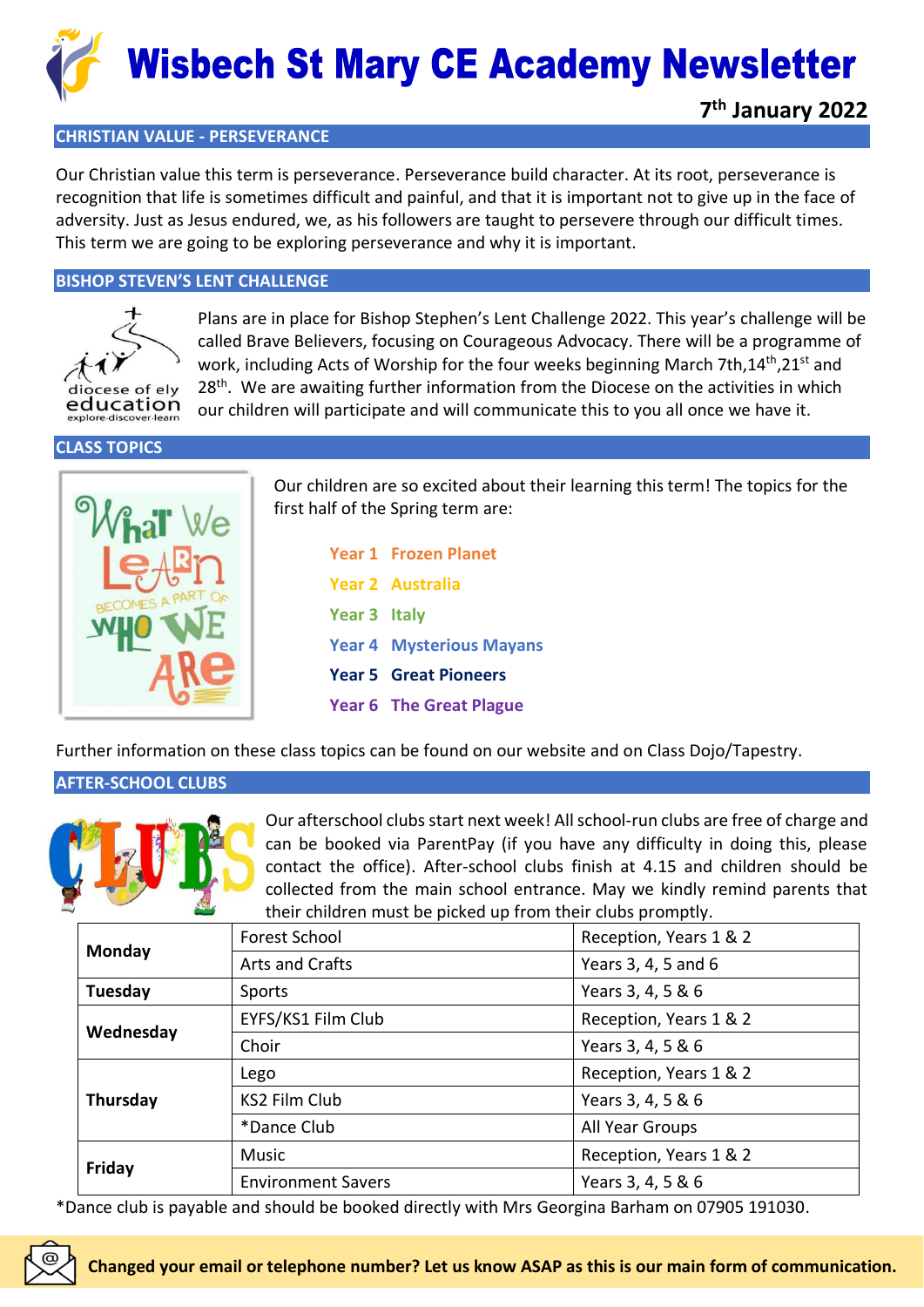

#### **PARKING**



The children have been speaking with me this week about their concerns around parking at the front of school and have asked me to mention it in the newsletter. Whilst we understand that from time to time you may be running late to school to drop-off or collect your children, we respectfully request that you do **not** park on the yellow lines outside the front of school. Not only is this illegal, it is dangerous for children trying to cross the road. We have spoken to the council and the police regarding our concerns, and

they have assured us that they will be following this up and ticketing any illegally parked vehicles. As a reminder, it is unlawful to park on the yellow lines at the front of school (Churchfield Way and Church Road) during the specified times, which are clearly posted on the signs. Please help us to keep our children safe!

Emily (Y2) has created this poster to help to remind you of the *importance* of following the parking rules to keep everyone safe:



e yellow Line !  $a/mosb$ gomin omeod



#### **ENVIRONMENT AREA**



Just before the Christmas break, our outdoor environment area was cleared and revamped and now we are very much looking forward to working with our children, the catering team and our Forest School leads to transform it into a proper working garden. Our aim is to grow our own fruit and vegetables which can then be used in the kitchen for lunches. Mmmmm, our mouths are watering already!

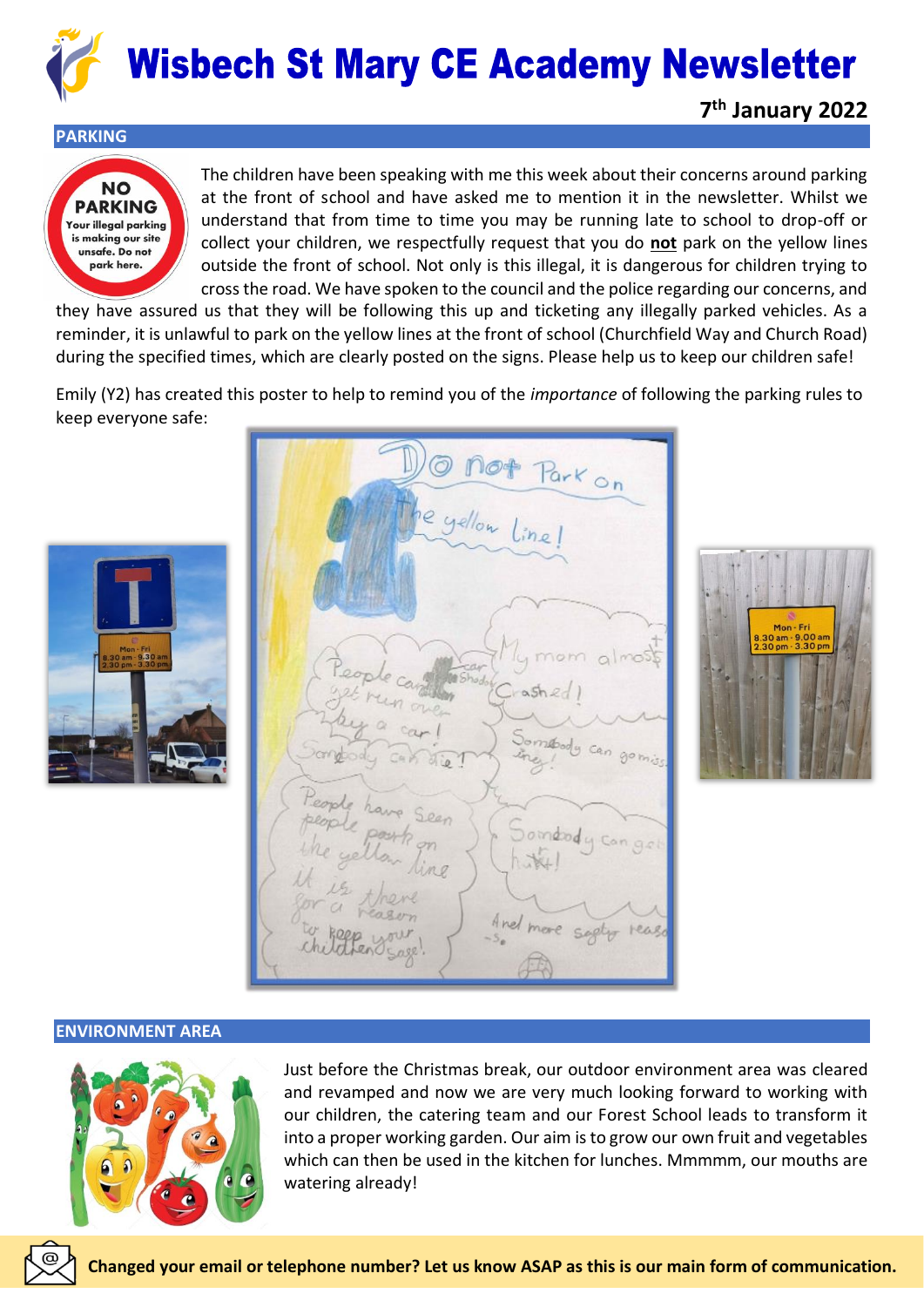

### **FAB FOOTBALL FAN!**

We were delighted to learn that just before Christmas, Ellison from Year 3 played in a football tournament with Peterborough Junior Blues at St George's Park, which is where the England football team trains. Needless to say, his family are all super proud of him as are we all at school. Well played Ellison! Here's to a super football career!



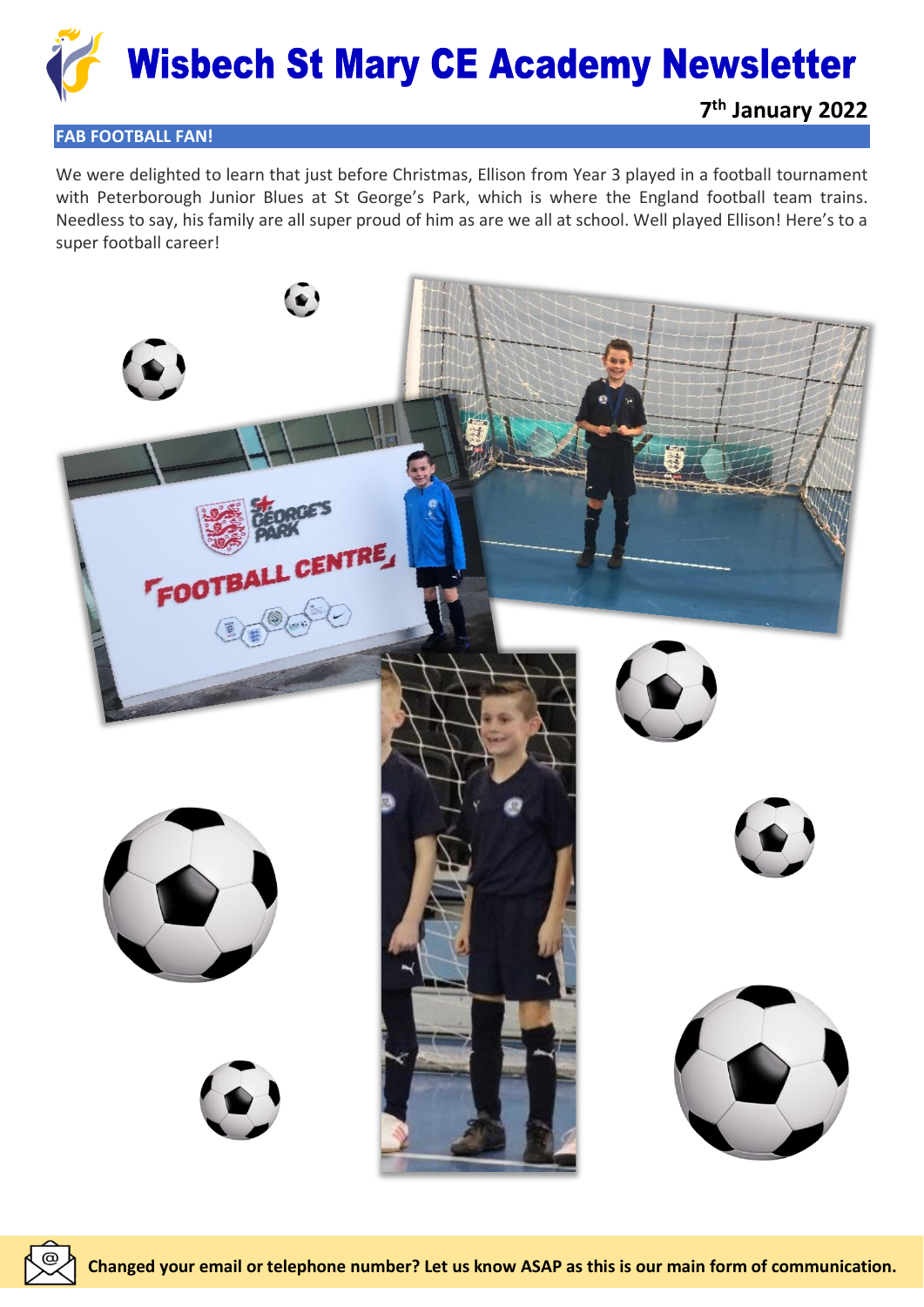

**7 th January 2022**



# **Young'uns Virtual Visit to School – Monday 10th January**



The Young'uns is an English folk group who won the [BBC Radio 2](https://en.wikipedia.org/wiki/BBC_Radio_2_Folk_Awards)  [Folk Awards](https://en.wikipedia.org/wiki/BBC_Radio_2_Folk_Awards) "Best Group" award in 2015 and 2016 and "Best Album" for Strangers in 2018. They specialise in singing

unaccompanied and perform traditional shanties as well as contemporary songs. You may recall that the Young'uns visited our school several years ago to work with the then Year 4 (now Year 6) pupils as part of the "When Cambridgeshire Sings" project, which would then have resulted in them participating in a Cambridgeshire-wide concert. Unfortunately, Covid put a halt to this planned concert. However, we are excited that the Young'uns will be back, virtually, to work with our KS2 children and to also work with the current Year 6 children to continue where they left off and rehearse some local folk songs in preparation for a concert to take place on  $27<sup>th</sup>$  January.

Here is a link to the then Year 4 children singing their song about local hero, Thomas Clarkson:

# *https://www.youtube.com/watch?v=KyZidbMmBlM*



# **Children's Mental Health Week – 7 th – 13th February**

Children's Mental Health Week will take place from 7<sup>th</sup> - 13<sup>th</sup> February 2022 and this year's theme is "**Growing Together"**. We will be encouraging children (and adults) to consider how they have grown, and how they can help others to grow. As part of this, we will be having a non-uniform day on **Friday 11th February** to raise money for Place 2 Be, a charity that helps to support children's mental health. Details on how to donate to this very worthy cause will be communicated at a later date.

# **World Book Day – Thursday 3rd March**

Our theme for this year's World Book Day is "The Mad Hatter's *Reading* Tea Party" and we would love the children to dress up in line with this theme. As part of our reading curriculum this term, all the children will be learning about Lewis Caroll's novel "Alice's Adventures in Wonderland" which is about a young girl named Alice who falls through a rabbit hole into a fantasy world.



Sadly, the **Young Voices Concert**, which was due to take place on Friday 28th January has been postponed by the organisers. As soon as a new date has been confirmed, we will let you know.